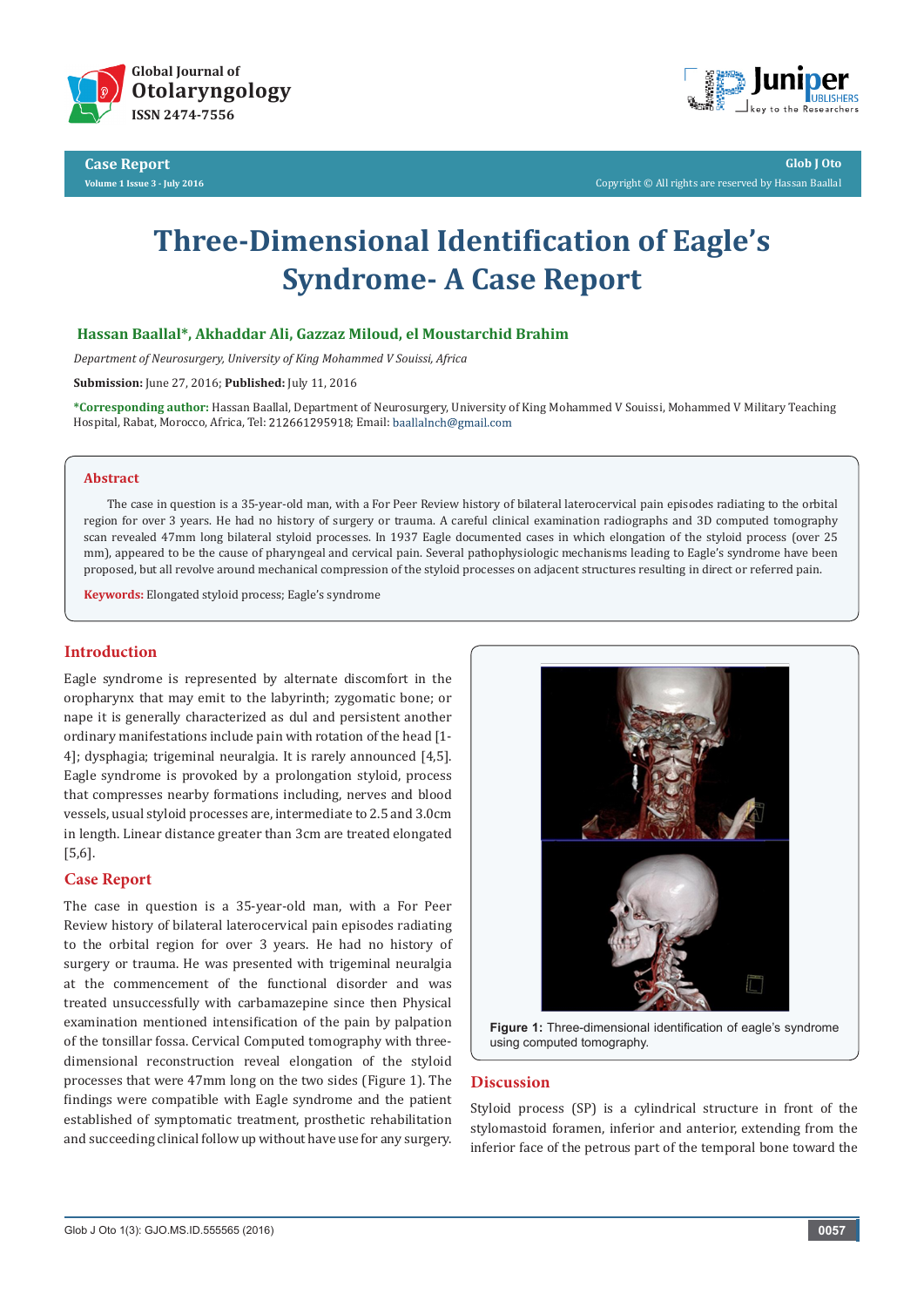tonsillar fossa between the internal and external carotid arteries. The SP proceeds as the stylohyoid ligament and attaches to the lesser horn of the hyoid bone. The internal jugular vein, vagus, glossopharyngeal, accessories, and hypoglossal nerve, internal carotid artery, sympathetic chain, and sphenomandibular ligament are located at its medial point [7-12]. Stylohyoid complex develops from the second branchial (Reichter cartilage) arch. Stylohyoid complex consists of four segments: [8-10].

In1937, Eagle reported two observations in which an elongated styloid process had relations with facial spasm more uncommonly, symptoms such as dysphagia, and/or facial pain recurrent throat pain, foreign body sensation, as a direct result of an elongated styloid process or calcified stylohyoid ligament [13]. However that may be proximately 4% of the population is thought to have an elongated styloid process, just among 4% and 10.3% of this category is thought to truly be symptomatic [14]. The authentic etiology of the elongated SP due to calcified and ossified bone and ligament is not explicit. It was proposed that endocrine disorders in female at menopause, persistence of mesenchymal elements, surgical trauma; local chronic irritations, growth of the osseous tissue and mechanical stress or trauma during development of SP could result in calcified hyperplasia of the SP [15,16]. Eagle syndrome is now thought to be due to 2 distinct variety, the standard form succeeding from cranial nerve intrusion causing stretching of the XII cranial nerve [17-20] and the second type from distraction of the carotid vessels.

In a research, Okabe et al. [21] discovered a notable relationship between the serum calcium (Ca) concentration and the SP length among 80-year-old subjects. The longer the SP was, the higher the serum Ca concentration was in this sample. They also evaluated the correlation between the SP length and heel bone density in these subjects. Management is medical or surgical but there is a lack of evidence, particularly on non-surgical options. These include; nonsteroidal anti inflammatory drugs, diazepam, carbamazepine, heat application, transpharyngeal injection of local analgesia, and physiotherapy. Surgery is by the transphayrngeal or extra-oral approach and may be curative. The extra-oral approach involves external scarring, but provides better visualisation of the surgical field and reduced risk of infection. But the less invasive transpharyngeal route may predispose to injury of local structures, infection, and post-procedure oedema, due to a limited surgical field. While surgical failure rates of around 20% have been described, more recent studies demonstrate complete resolution of symptoms in most cases with few post-operative complications, chiefly a transient marginal mandibular nerve weakness [22].

#### **Conclusion**

Eagle syndrome is a unusual pathology, whichever be diagnosed by associating physical examination and radiographic examinations together. Its treatment success is determined by constituting a exact diagnosis and taking into account the symptoms to select between a medical or surgical treatment. In this particular case, the symptomatic treatment was realized, prosthetic rehabilitation and subsequent clinical follow up without the need of any surgical intervention.

#### **References**

- 1. [Slavin KV \(2002\) Eagle syndrome: entrapment of the glossopharyngeal](http://www.ncbi.nlm.nih.gov/pubmed/12134918)  [nerve Case report and review of the literature. J Neurosurg 97\(1\): 216-](http://www.ncbi.nlm.nih.gov/pubmed/12134918) [218.](http://www.ncbi.nlm.nih.gov/pubmed/12134918)
- 2. [Ceylan A, Köybaşioğlu A, Celenk F, Yilmaz O, Uslu S \(2008\) Surgical](http://www.ncbi.nlm.nih.gov/pubmed/19240828)  [treatment of elongated styloid process: experience of 61 cases. Skull](http://www.ncbi.nlm.nih.gov/pubmed/19240828)  [Base 18\(5\): 289-295.](http://www.ncbi.nlm.nih.gov/pubmed/19240828)
- 3. [Sun CK, Mercuri V, Cook MJ \(2006\) Eagle syndrome: an unusual cause](http://www.ncbi.nlm.nih.gov/pubmed/16476824)  [of head and neck pain. Arch Neurol 63\(2\): 294 -295.](http://www.ncbi.nlm.nih.gov/pubmed/16476824)
- 4. [Strauss M, Zohar Y, Laurian N \(1985\) Elongated styloid process](http://www.ncbi.nlm.nih.gov/pubmed/4021692)  [syndrome: intraoral versus external approach for styloid surgery.](http://www.ncbi.nlm.nih.gov/pubmed/4021692)  [Laryngoscope 95\(8\): 976-979.](http://www.ncbi.nlm.nih.gov/pubmed/4021692)
- 5. [Mortellaro C, Biancucci P, Picciolo G, Vercellino V \(2002\) Eagle's](http://www.ncbi.nlm.nih.gov/pubmed/12457088)  [syndrome: importance of a corrected diagnosis and adequate surgical](http://www.ncbi.nlm.nih.gov/pubmed/12457088)  [treatment. J Craniofac Surg 13\(6\): 755-758.](http://www.ncbi.nlm.nih.gov/pubmed/12457088)
- 6. Koivumäki A, Marinescu-Gava M, J[ärnstedt J, Sándor GK, Wolff J \(2012\)](http://www.ncbi.nlm.nih.gov/pubmed/22244077)  [Trauma induced eagle syndrome. Int J Oral Maxillofac Surg 41\(3\): 350-](http://www.ncbi.nlm.nih.gov/pubmed/22244077) [353.](http://www.ncbi.nlm.nih.gov/pubmed/22244077)
- 7. [Palesy P, Murray GM, De Boever J, Klineberg I \(2000\) The involvement](http://www.ncbi.nlm.nih.gov/pubmed/10792587)  [of the styloid process in head and neck pain a preliminary study. J Oral](http://www.ncbi.nlm.nih.gov/pubmed/10792587)  [Rehabil 27\(4\): 275-287.](http://www.ncbi.nlm.nih.gov/pubmed/10792587)
- 8. [Ateşçi M, Karabacakoglu A, Gülmez U \(2010\) Left internal carotid](http://www.turkiyeklinikleri.com/article/en-left-internal-carotid-compression-due-to-deviation-of-elongated-styloid-process-case-report-57690.html)  [compression due to deviation of elongated styloid process: case report.](http://www.turkiyeklinikleri.com/article/en-left-internal-carotid-compression-due-to-deviation-of-elongated-styloid-process-case-report-57690.html)  [Turkiye Klinikleri J Cardiovasc Sci 22\(1\): 140-143.](http://www.turkiyeklinikleri.com/article/en-left-internal-carotid-compression-due-to-deviation-of-elongated-styloid-process-case-report-57690.html)
- 9. [Bafaqeeh SA \(2000\) Eagle syndrome: classic and carotid artery types.](http://www.ncbi.nlm.nih.gov/pubmed/10819106)  [J Otolaryngol 29\(2\): 88-94.](http://www.ncbi.nlm.nih.gov/pubmed/10819106)
- 10. [Balcioglu HA, Kilic C, Akyol M, Ozan H, Kokten G \(2009\) Length of the](http://www.ncbi.nlm.nih.gov/pubmed/19950078)  [styloid process and anatomical implications for Eagle's syndrome.](http://www.ncbi.nlm.nih.gov/pubmed/19950078)  [Folia Morphol \(Warsz\) 68\(4\): 265-270.](http://www.ncbi.nlm.nih.gov/pubmed/19950078)
- 11. [Başekim CC, Mutlu H, Güngör A, Silit E, Pekkafali Z, et al. \(2005\)](http://www.ncbi.nlm.nih.gov/pubmed/15221266)  [Evaluation of styloid process by three-dimensional computed](http://www.ncbi.nlm.nih.gov/pubmed/15221266)  [tomography. Eur Radiol 15\(1\): 134-139.](http://www.ncbi.nlm.nih.gov/pubmed/15221266)
- 12. [Ghosh LM, Dubey SP \(1999\) The syndrome of elongated styloid](http://www.ncbi.nlm.nih.gov/pubmed/10214896)  [process. Auris Nasus Larynx 26\(2\): 169-175.](http://www.ncbi.nlm.nih.gov/pubmed/10214896)
- 13. [Balbuena L, Hayes D, Ramirez SG, Johnson R \(1997\) Eagle's syndrome](http://www.ncbi.nlm.nih.gov/pubmed/9076308)  [\(elongated styloid process\). South Med J 90\(3\): 331-334.](http://www.ncbi.nlm.nih.gov/pubmed/9076308)
- 14. [Rechtweg JS, Wax MK \(1998\) Eagle's syndrome: a review. Am J](http://www.ncbi.nlm.nih.gov/pubmed/9758180)  [Otolaryngol 19\(5\): 316-321.](http://www.ncbi.nlm.nih.gov/pubmed/9758180)
- 15. [Krennmair G, Piehslinger E \(2003\) Variants of ossification in the](http://www.ncbi.nlm.nih.gov/pubmed/12555929)  [stylohyoid chain. Cranio 21\(1\): 31-37.](http://www.ncbi.nlm.nih.gov/pubmed/12555929)
- 16. [Prasad KC, Kamath MP, Reddy KJ, Raju K, Agarwal S \(2002\) Elongated](http://www.ncbi.nlm.nih.gov/pubmed/11815916)  [styloid process \(Eagle's syndrome\): a clinical study. J Oral Maxillofac](http://www.ncbi.nlm.nih.gov/pubmed/11815916)  [Surg 60\(2\): 171-175.](http://www.ncbi.nlm.nih.gov/pubmed/11815916)
- 17. [Monsour PA, Young WG \(1986\) Variability of the styloid process and](http://www.ncbi.nlm.nih.gov/pubmed/3086788)  [stylohyoid ligament in panoramic radiographs. Oral Surg Oral Med](http://www.ncbi.nlm.nih.gov/pubmed/3086788)  [Oral Pathol 61\(5\): 522-526.](http://www.ncbi.nlm.nih.gov/pubmed/3086788)
- 18. [Moffat DA, Ramsden RT, Shaw HJ \(1977\) The styloid process syndrome:](http://www.ncbi.nlm.nih.gov/pubmed/856922)  [aetiological factors and surgical management. J Laryngol Otol 91\(4\):](http://www.ncbi.nlm.nih.gov/pubmed/856922)  [279-294.](http://www.ncbi.nlm.nih.gov/pubmed/856922)
- 19. [Lindeman P \(1985\) The elongated styloid process as a cause of throat](http://www.ncbi.nlm.nih.gov/pubmed/3998636)  [discomfort. Four case reports. J Laryngol Otol 99\(5\): 505-508.](http://www.ncbi.nlm.nih.gov/pubmed/3998636)